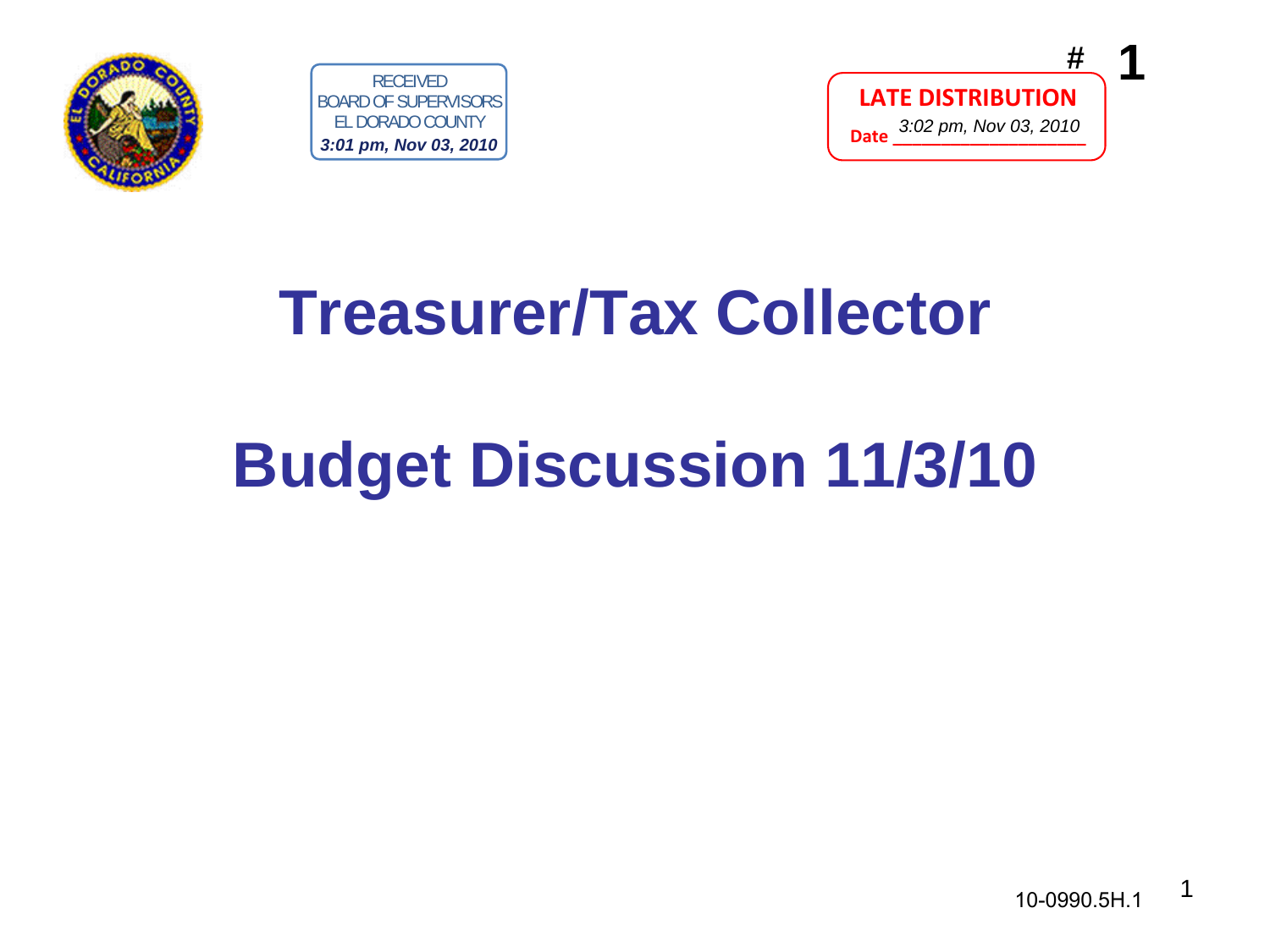#### **Treasurer-Tax Collector Department Cooperated with CAO Reduction Requests.**

| Year              | <b>FTE</b> |                 |
|-------------------|------------|-----------------|
| 2001/2002         | 20         |                 |
| 2010/2011         |            | 17 CAO Proposed |
| <b>Reductions</b> | (3)        |                 |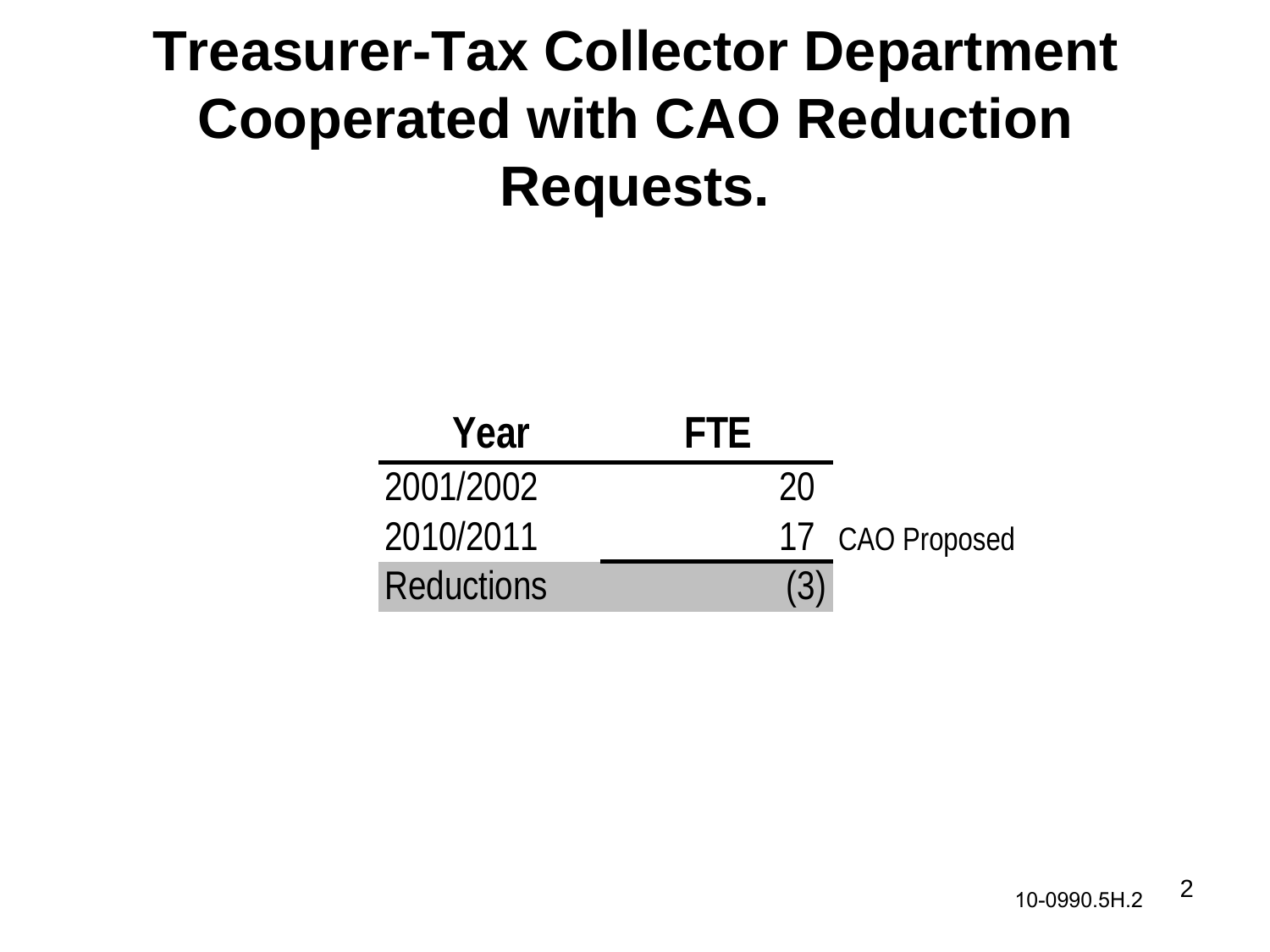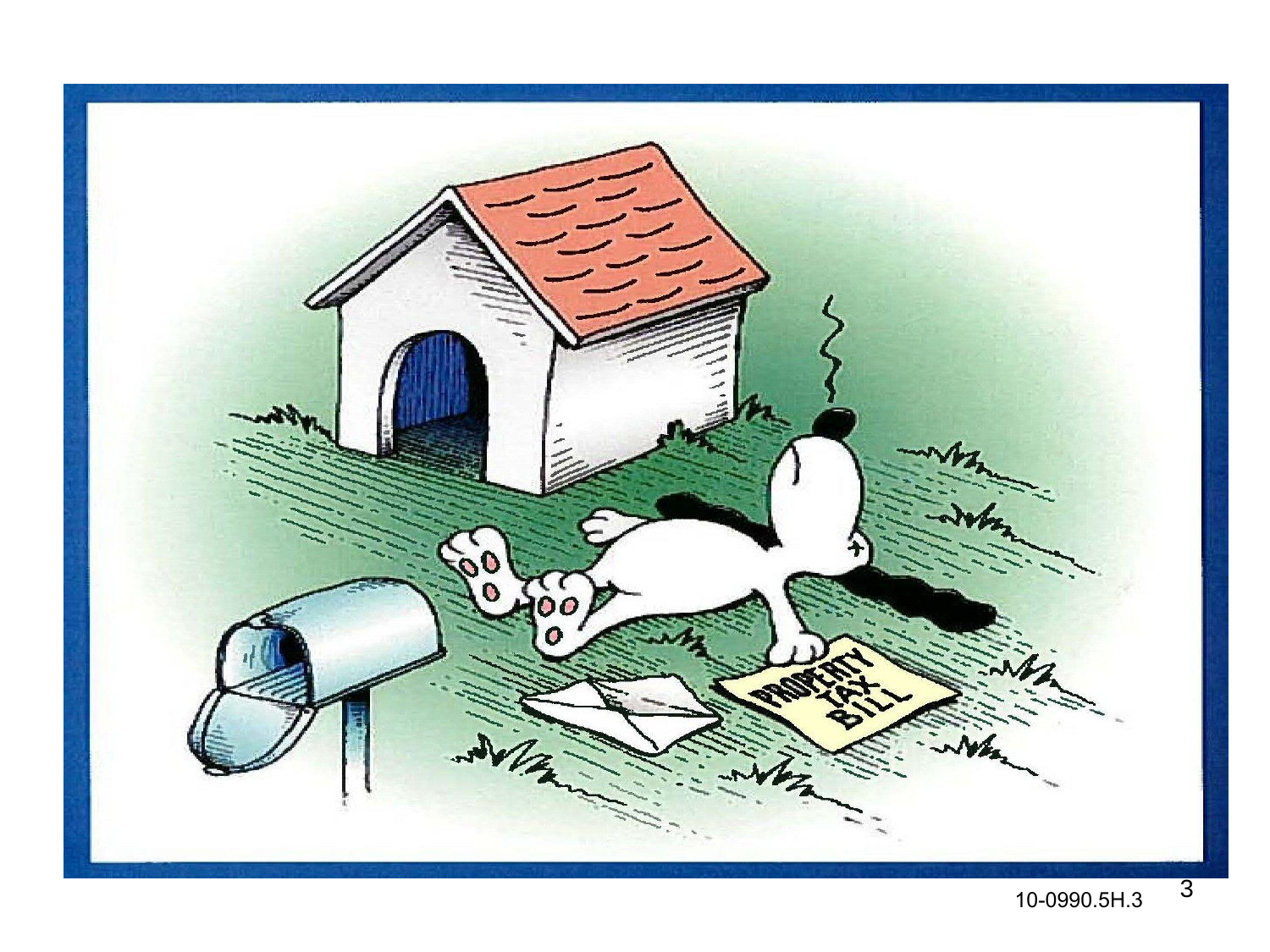

#### **Sept, 2010 Unemployment 12%**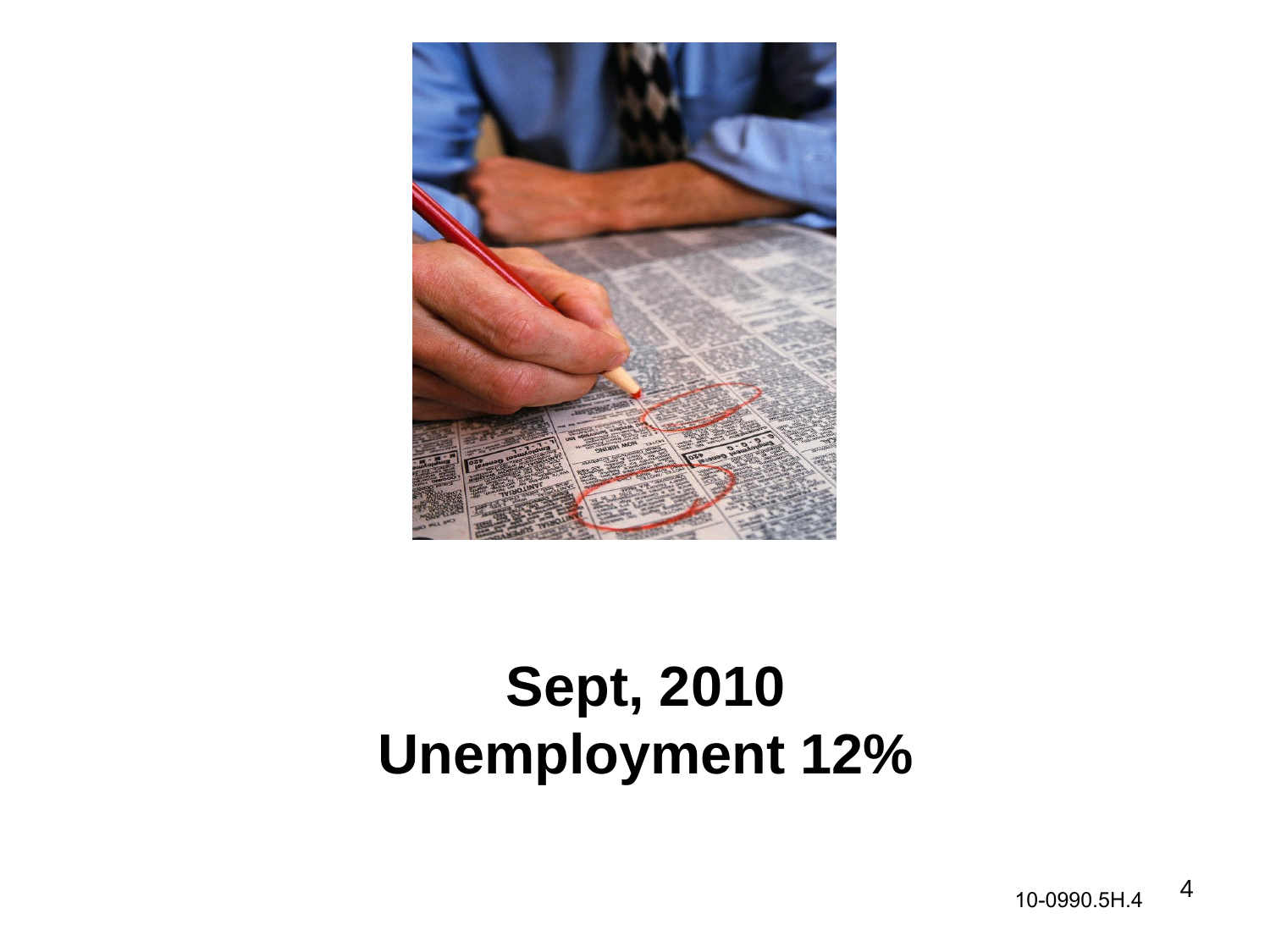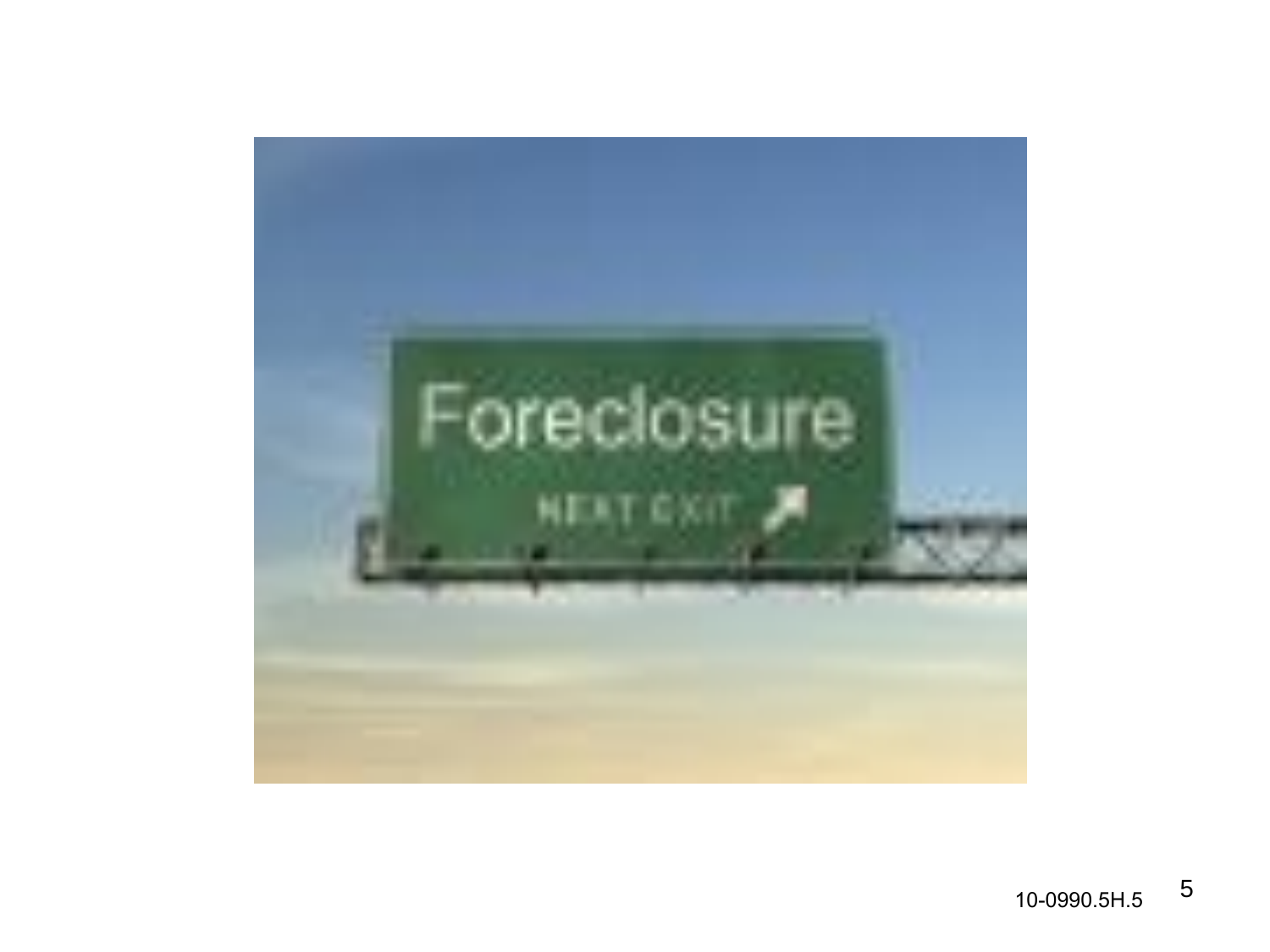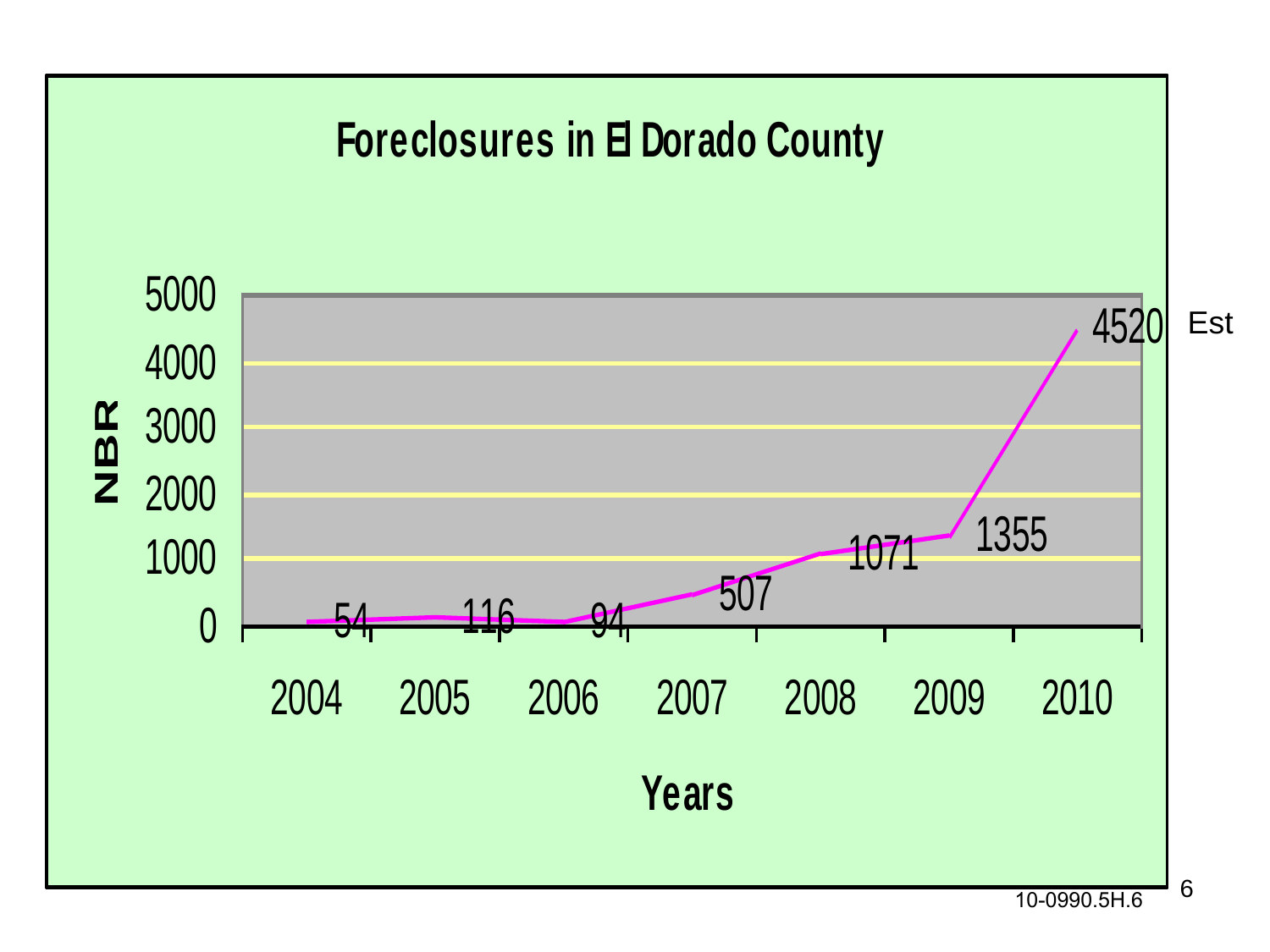#### **Secured Property Tax Delinquency History**

| <b>YEAR</b>                                                                    | <b>PERCENT</b>                                 |
|--------------------------------------------------------------------------------|------------------------------------------------|
| 1938-39                                                                        | 2.51 %                                         |
| 1948-49                                                                        | 2.09 %                                         |
| 1958-59                                                                        | 2.68 %                                         |
| 1966-67 (Highest in State)                                                     | 12.71 %                                        |
| 1968-69 (Highest in State)                                                     | 8.04 %                                         |
| 1978-79                                                                        | 7.63 %                                         |
| 1981-82 (Highest in State)<br>1982-83<br>1983-84<br>1984-85 (Highest in State) | 11.1<br>$\%$<br>10.4 %<br>9.1<br>$\%$<br>9.3 % |
| 1987-88                                                                        | 7.5 %                                          |
| 1997-98                                                                        | 3.5 %                                          |
| $2007 - 08$                                                                    | 4.1 %                                          |
| 2008-09                                                                        | 5.2 %                                          |
| 2009-10                                                                        | 3.8 %                                          |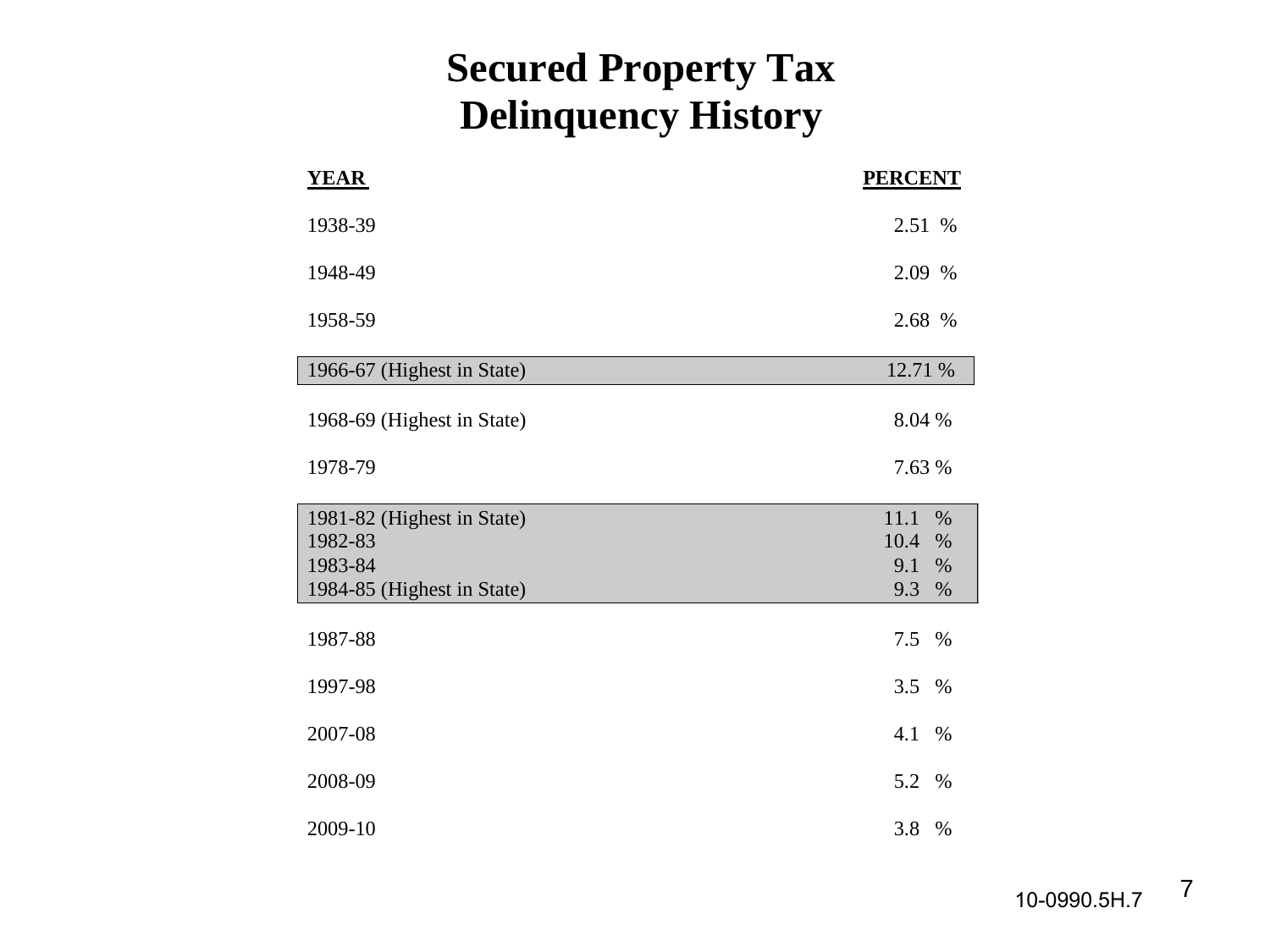#### Tax Loss Reserve Spill over to the General Fund Due to Herculean Collection Efforts

| <b>Fiscal Year</b> | <b>Budget</b> | <b>Actual</b> | <b>Variance</b>           |  |
|--------------------|---------------|---------------|---------------------------|--|
| 2005/2006          | \$2,000,000   | \$1,801,175   | (198, 825)                |  |
| 2006/2007          | \$2,000,000   | \$1,958,970   | (41,030)<br>$\mathcal{C}$ |  |
| 2007/2008          | \$2,000,000   | \$2,359,519   | 359,519<br>$\mathcal{S}$  |  |
| 2008/2009          | \$2,453,900   | \$3,236,792   | 782,892<br>S              |  |
| 2009/2010          | \$2,600,000   | \$3,871,824   | \$1,271,824               |  |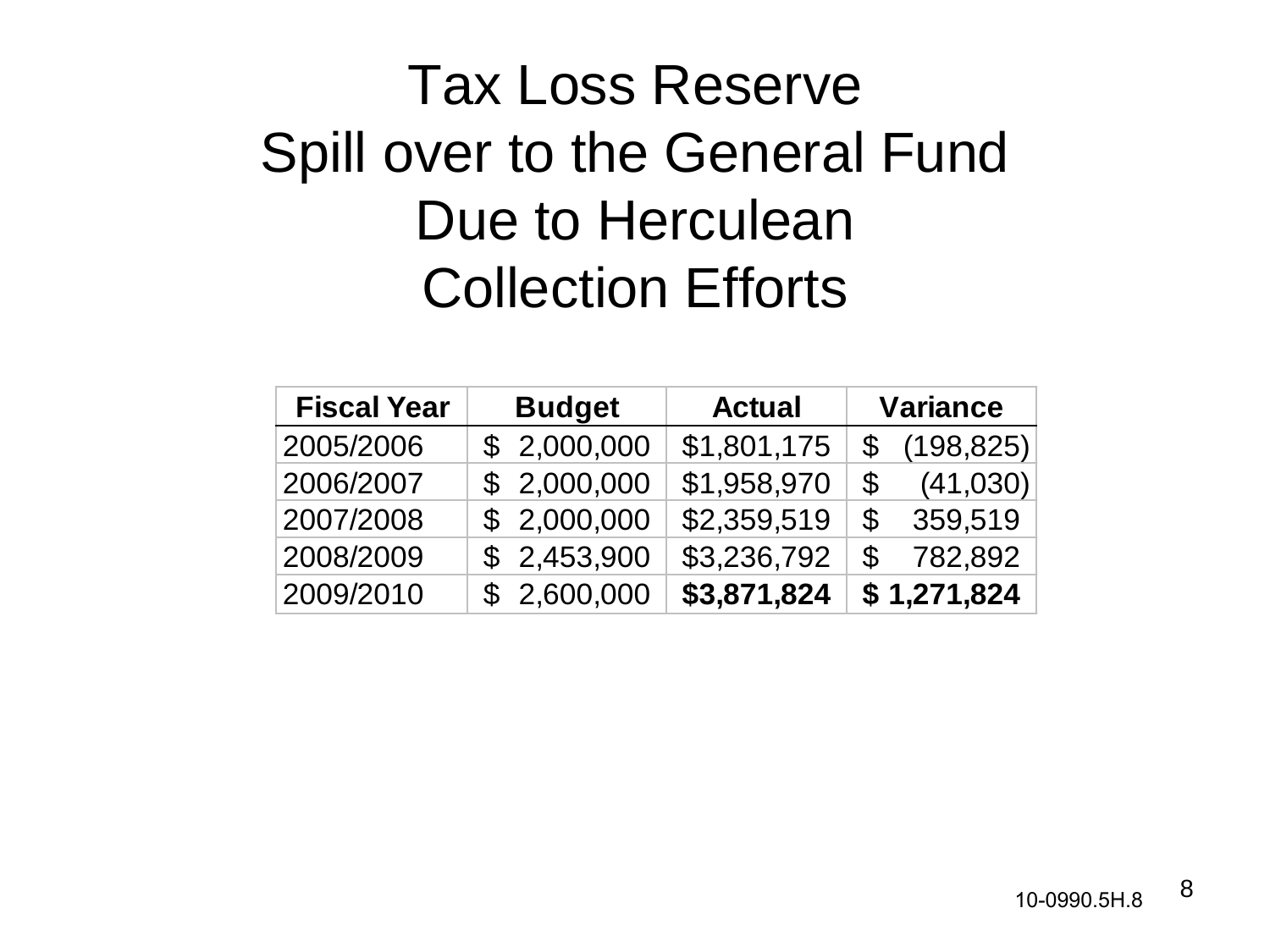